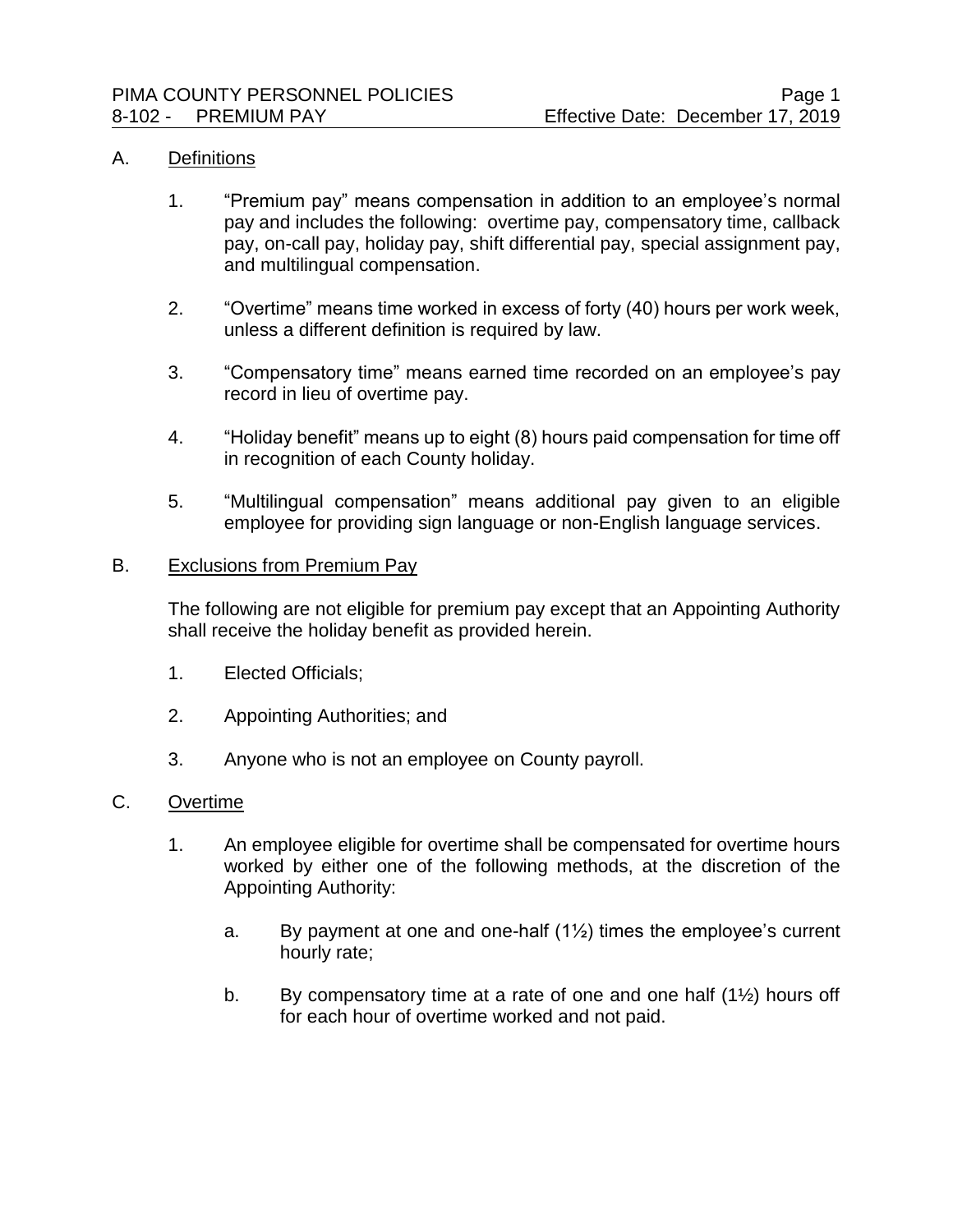- 2. The following are not eligible for overtime:
	- a. Elected Officials;
	- b. Members of the personal staff of Elected Officials;
	- c. Persons appointed by Elected Officials to serve on a policy-making Board or Commission;
	- d. Advisors to Elected Officials with respect to the constitutional or legal powers of their office;
	- e. Employees classified as Executive (E), Administrative (A), or Professional (P), under the Fair Labor Standards Act, except those (E, A, or P) employees designated as eligible for overtime under the County's classification system.
- 3. Employees shall work overtime only when authorized by the Appointing Authority or designee. Overtime shall be allocated as evenly as possible among all employees qualified to do the work. While preference may be given to those employees who wish to volunteer for the work, all employees are required to work overtime when requested to do so.
- 4. Compensatory time shall not accumulate in excess of one hundred twenty (120) hours. An employee eligible for overtime who has one hundred twenty (120) hours of accrued compensatory time is to be paid for future authorized overtime worked. If compensatory time is accrued, it cannot be converted back to pay except as provided in the termination policy or other directive from the Board of Supervisors. The Appointing Authority shall establish procedures for timely usage of compensatory time accrued.
- 5. An employee who changes from one employment type to another shall retain any accumulated compensatory time, except as noted below, and shall be eligible to use and/or accrue compensatory time in accordance with his/her current employment type. An employee who changes status from a non-exempt employee to an exempt employee or who transfers from one County department to another shall be paid for any accumulated compensatory time at the current hourly rate in effect at the time of the transfer or vacating of the non-exempt position. An employee who is in a detail assignment to an exempt classification at the time shall be paid for accumulated compensatory time at the hourly rate held prior to the detail assignment.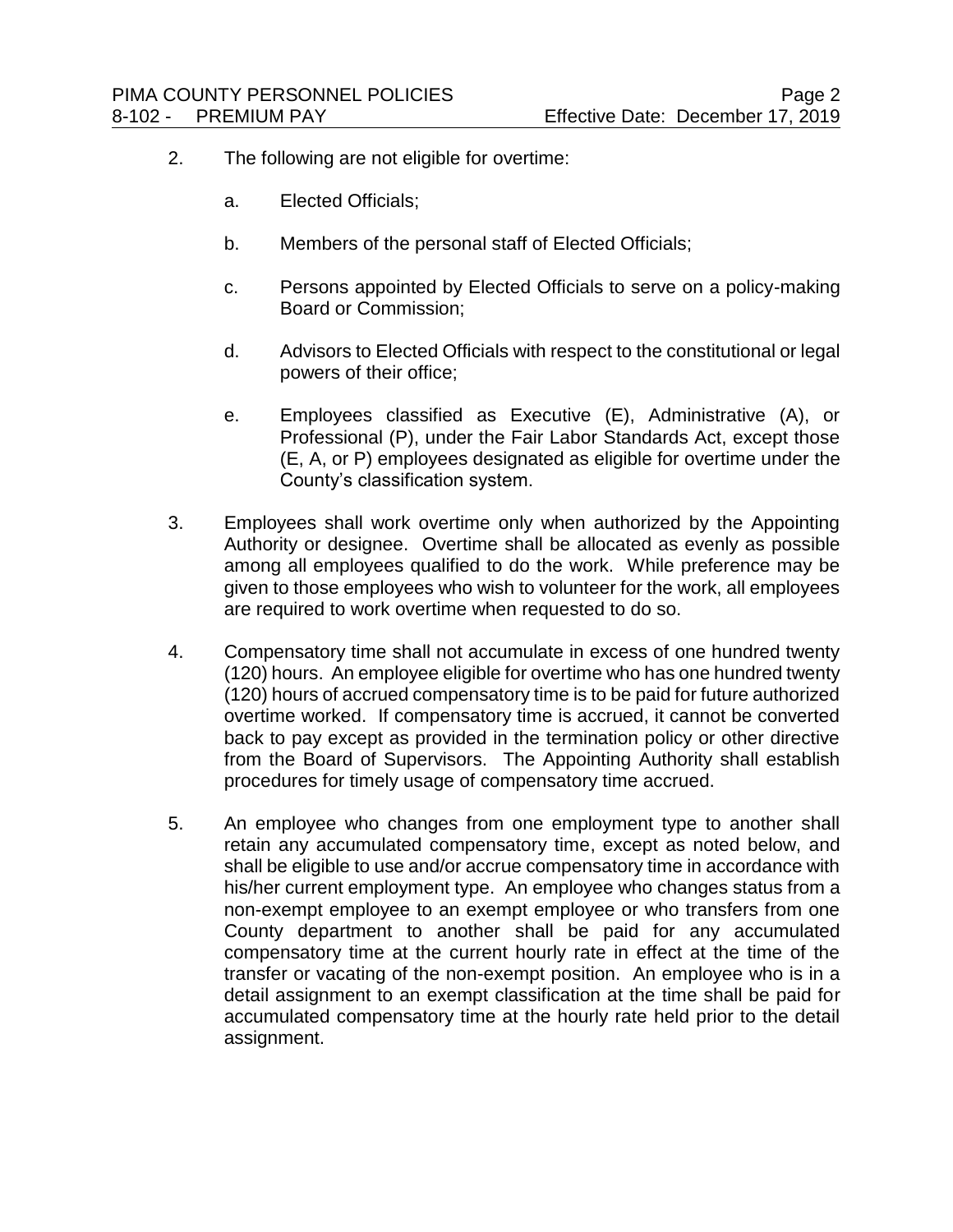#### D. Callback Pay

An employee eligible for overtime compensation shall be eligible to receive callback pay. An eligible employee who has left a place of work and is called back to work before his/her next regularly scheduled work shift shall receive a minimum of two (2) hours of pay if reporting back to the worksite. Callback pay applies in emergency circumstances only. The callback period shall begin when the employee is notified to return to work. Intermittent employees, as defined in Merit System Rule 1, are not eligible to receive callback pay.

- 1. The employee must report as soon as possible to the worksite. The callback period ends when the employee completes the job assignment. If the employee's private car is used for transportation in a callback situation, mileage shall be paid at the approved rate. Callbacks shall be allocated as evenly as possible among all employees qualified to do the work. All employees are required to work if called back.
- 2. If the employee is able to resolve the problem by telephone and is not required to report to the worksite, he/she shall receive pay for the actual time spent in problem resolution.

#### E. On-Call Pay

An employee eligible for overtime compensation shall be eligible to receive on-call pay. The eligible employee shall be designated by the Appointing Authority to be on call and available for immediate contact for a specific period of time and particular purpose. Being available for immediate contact does not constitute on call unless the employee has been designated on call as above. On-call pay shall be paid at the rate of one dollar and thirty cents (\$1.30) per hour of on-call duty. On-call pay may not be coincident with any other pay except for paid holidays.

Location of the employee for on-call duty shall be at the employee's discretion, with the stipulation that immediate contact can be made and that the employee must be able to report fit for duty within one (1) hour, unless other conditions require a shorter period. On-call duty shall be allocated as evenly as possible among all employees qualified to do the work. All employees are required to be on call when requested. Intermittent employees, as defined in Merit System Rule 1, are not eligible to receive on-call pay.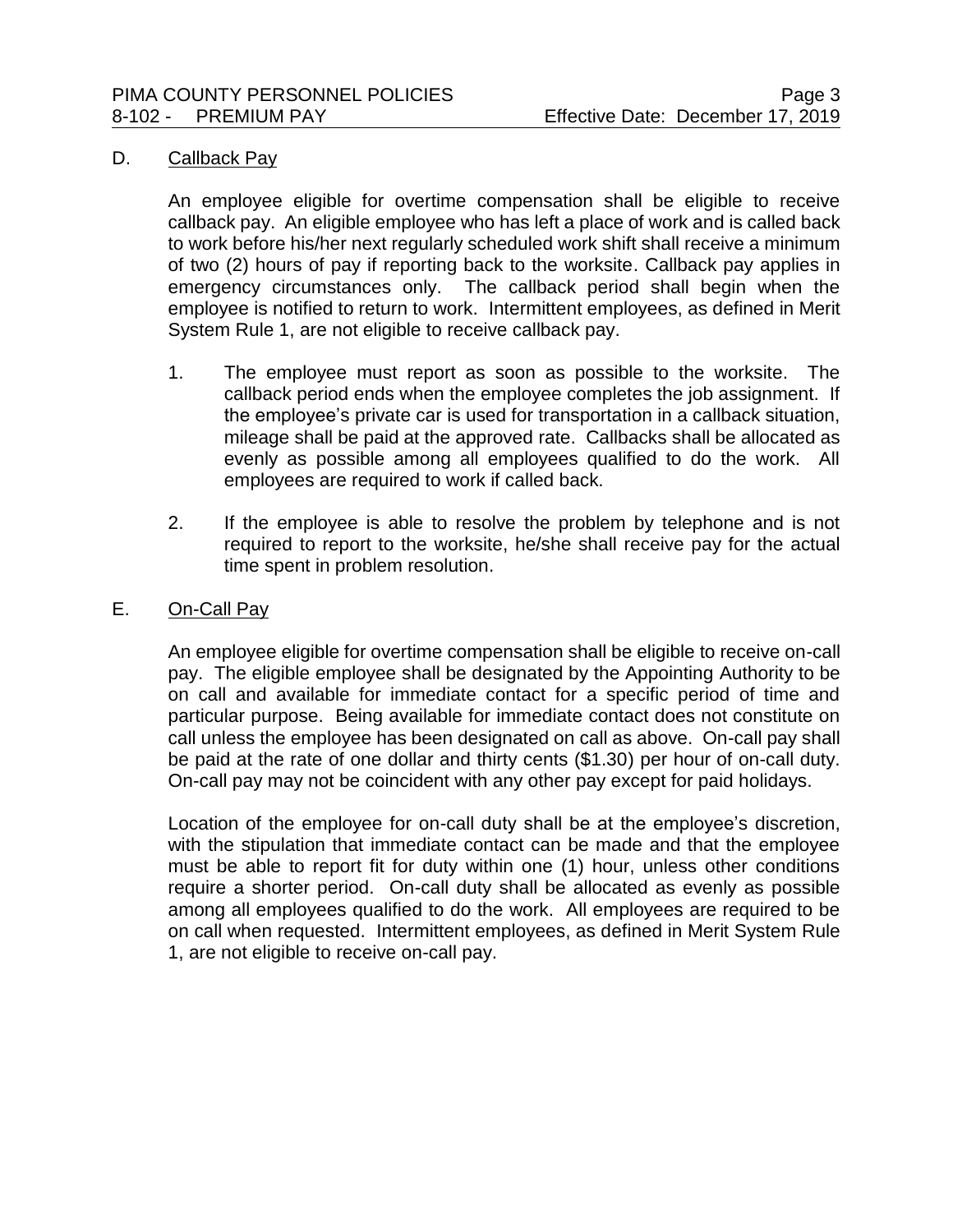#### F. Holidays

- 1. Pima County recognizes the following actual holidays:
	- (1) January 1 New Year's Day
	- (2) Third Monday in January Martin Luther King, Jr. Day
	- (3) Third Monday in February Presidents' Day
	- (4) Last Monday in May Memorial Day
	-
	- (6) First Monday in September Labor Day
	- (7) November 11 Veterans' Day

(5) July 4 Independence Day

- 
- (8) Fourth Thursday in November Thanksgiving Day
- (9) Friday after the Fourth Thursday in November
- (10) December 25 Christmas Day
	-

County offices shall be closed on each of the ten (10) actual holidays listed above. If actual holidays 1, 5, 7, or 10 fall on a Sunday, the holiday shall be designated as observed for pay purposes on the following Monday. If actual holidays 1, 5, 7, or 10 fall on a Saturday, the holiday shall be designated as observed for pay purposes on the preceding Friday.

- 2. If possible**,** employees eligible for the holiday benefit, including temporary employees, shall be given time off with pay for each recognized holiday, either on the day the holiday is observed or within the work week in which the holiday falls. Full-time employees shall receive no more than eight (8) hours of time off. Variable-time, part-time employees and employees on reduced schedule leave under ADA shall receive a prorated amount of time off based on their work schedule. For non-exempt employees, holiday benefit hours are paid based on their work schedule. Exempt employees will receive their regular salary for a pay period in which the holiday falls. Intermittent employees, as defined in Merit System Rule 1, are not eligible for the holiday benefit, but may receive holiday pay.
- 3. If a non-exempt employee eligible for the holiday benefit is required to work on a holiday, and the department is unable to give the employee holiday benefit time off within the work week, the employee shall receive the pay he/she would have received for the holiday benefit plus the following holiday pay:

Actual or Observed Holiday - 1½ times regular pay rate for time worked, minimum two (2) hours.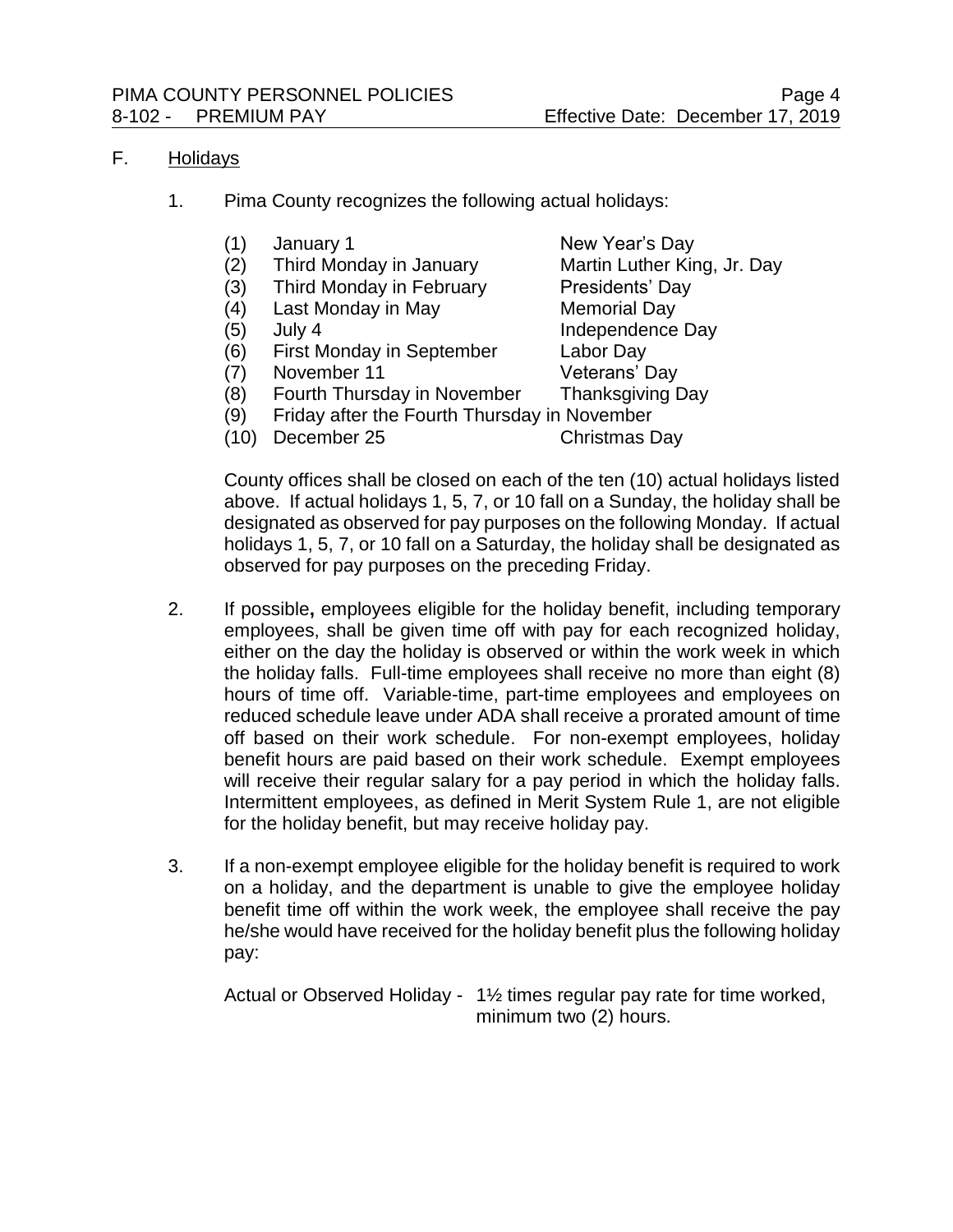If a non-exempt employee eligible for the holiday benefit is required to work on a holiday, and the employee receives the holiday benefit time off within the work week, he/she shall receive holiday pay for holiday hours worked. At the discretion of the Appointing Authority, the employee may be granted annual leave or compensatory time off and still remain eligible to receive holiday pay for holiday hours worked.

If an exempt employee eligible for the holiday benefit is required to work on a holiday, and the department is unable to give the employee holiday benefit time off, the employee shall receive the pay he/she would have received for the holiday benefit and he/she shall be credited, in the form of straight-time compensatory time, with the number of hours worked on the holiday, not to exceed eight (8) hours.

- 4. Holiday Benefit & Workers' Compensation
	- a. An employee eligible for the holiday benefit, who elects to use annual leave, sick leave, or compensatory time to supplement workers' compensation benefits, shall receive as holiday benefit the equivalent to the daily amount of compensatory time or leave banks utilized to supplement worker's compensation benefits.
	- b. An employee eligible for the holiday benefit, who works modified duty and is also compensated by workers' compensation benefits, shall receive the holiday benefit based on his/her work schedule.
- 5. An employee eligible for the holiday benefit, who is on an approved medical leave of absence without pay, and who chooses to use his/her accrued sick or annual leave, or compensatory time, in conjunction with leave without pay, shall receive the holiday benefit based on his/her work schedule. Unpaid hours will not be calculated nor applied for these purposes.
- 6. An employee eligible for the holiday benefit, who is on an approved leave of absence under the Family and Medical Leave Act, and who is using his/her accrued sick or annual leave, or compensatory time, in conjunction with leave without pay, shall receive the holiday benefit based on his/her work schedule. Unpaid hours will not be calculated nor applied for these purposes.
- 7. Holiday Benefit & Short Term Disability
	- a. An employee eligible for the holiday benefit, who elects to use annual leave, sick leave, or compensatory time to supplement short term disability leave, shall receive as holiday benefit the equivalent to the daily amount of compensatory time or leave banks utilized to supplement short term disability leave.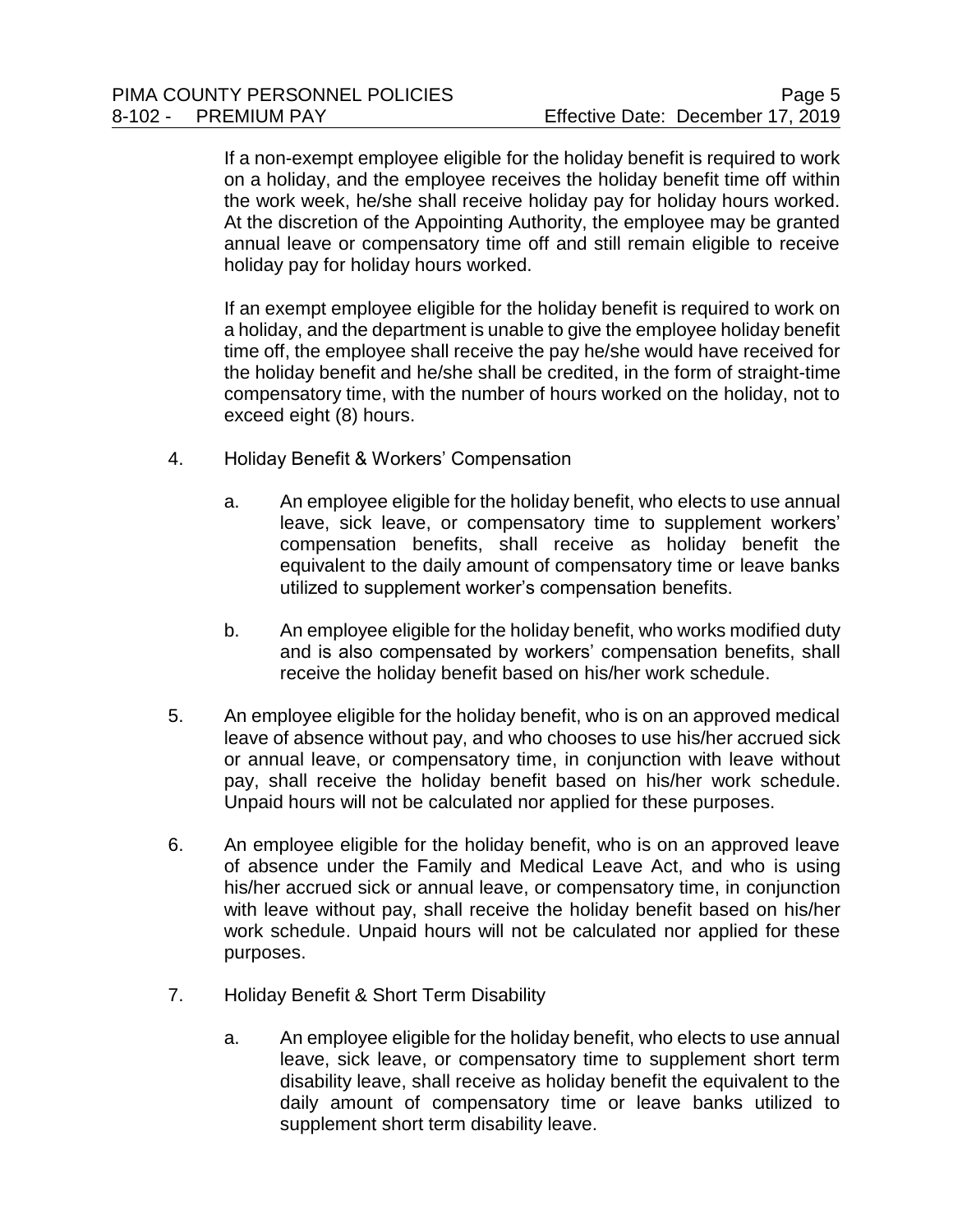b. An employee eligible for the holiday benefit, who works a reduced schedule and is also compensated by short term disability benefits, shall receive the holiday benefit based on his/her work schedule.

# G. Shift Differential Pay

Qualifying departments are listed on Attachment I to this policy.

- 1. Definitions
	- a. "Evening shift" means a work shift in which more than half of the hours worked fall between 5 p.m. and midnight.
	- b. "Night shift" means a work shift in which more than half of the hours worked fall between midnight and 8 a.m.
- 2. A non-exempt employee**,** as established by Merit System Rule 1, who works an evening or night shift as defined in G.1, shall receive shift differential pay of sixty cents (\$0.60) per hour for evening shift and sixty-five cents (\$0.65) per hour for night shift, in addition to the current hourly rate for each hour worked on the shift. Eligible employees shall receive shift differential pay for all hours worked on the shift as defined in G.1 above.
- 3. Only eligible employees who are actually working or using their own sick leave accruals (i.e., not using annual leave, compensatory time, any type of paid leave, or receiving holiday benefit) are eligible for shift differential pay.

# H. Special Assignment Pay

Additional compensation may be authorized by the Board of Supervisors for certain employees who perform hazardous duty (duty which imperils or endangers an employee), or other duty under special circumstances. The Appointing Authority shall annually submit a request to the County Administrator with justification for the special assignment pay no later than July 1.

# I. Multilingual Compensation

1. An employee may receive additional pay for providing sign language or non-English language services if the employee's duties require multilingual capability.

Qualification and eligibility requirements for multilingual compensation are set out by administrative procedures.

2. Multilingual pay is subject to rescission at any time. Rescission of multilingual pay does not constitute a disciplinary reduction in pay and is not grievable or appealable.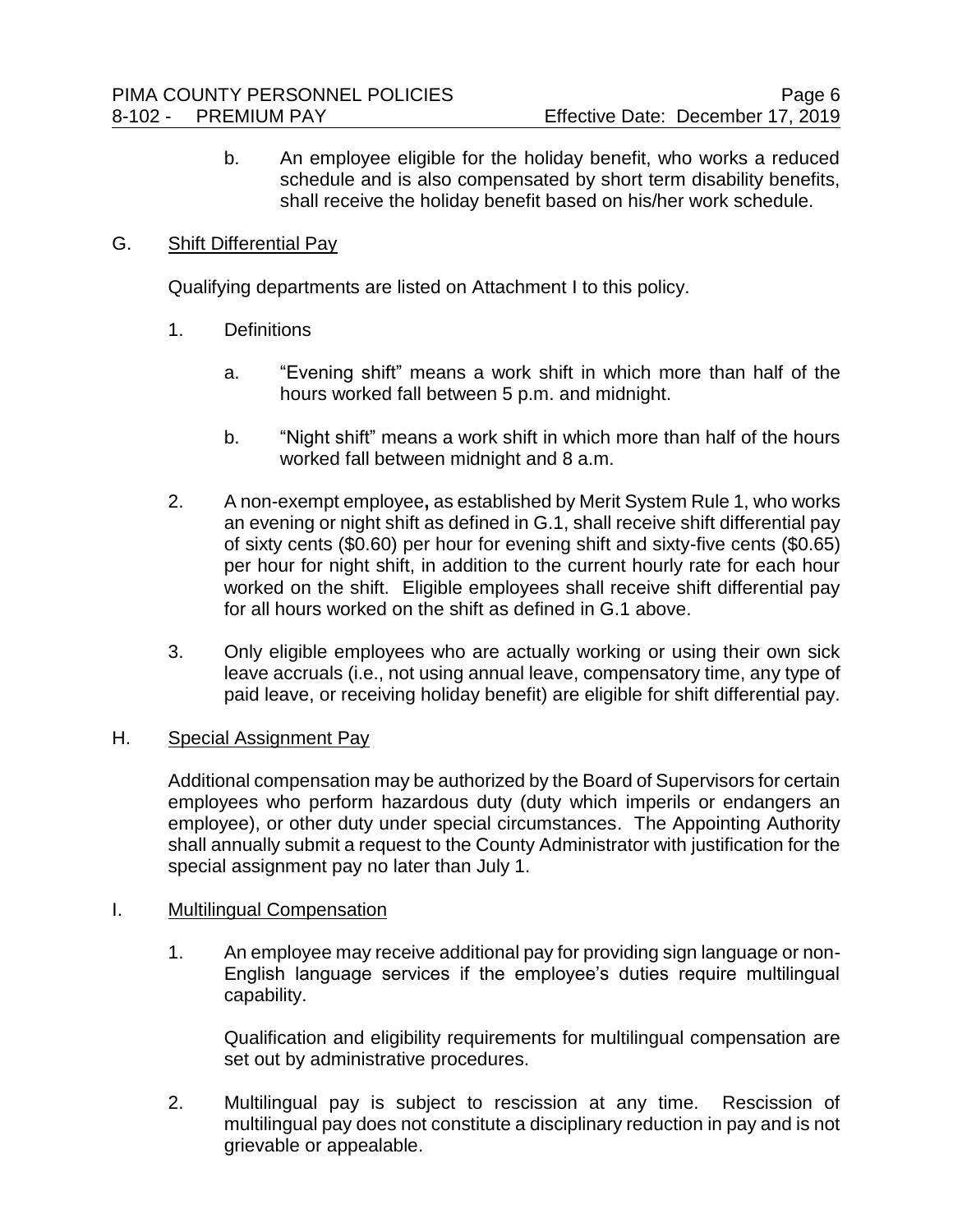3. Only eligible employees who are actually working or using their own sick leave accruals (i.e., not using annual leave, compensatory time, any type of paid leave, or receiving holiday benefit) are eligible for multilingual pay.

# J. Attachment(s)

Changes may be made to attachment(s) to this policy by Human Resources, with County Administrator approval.